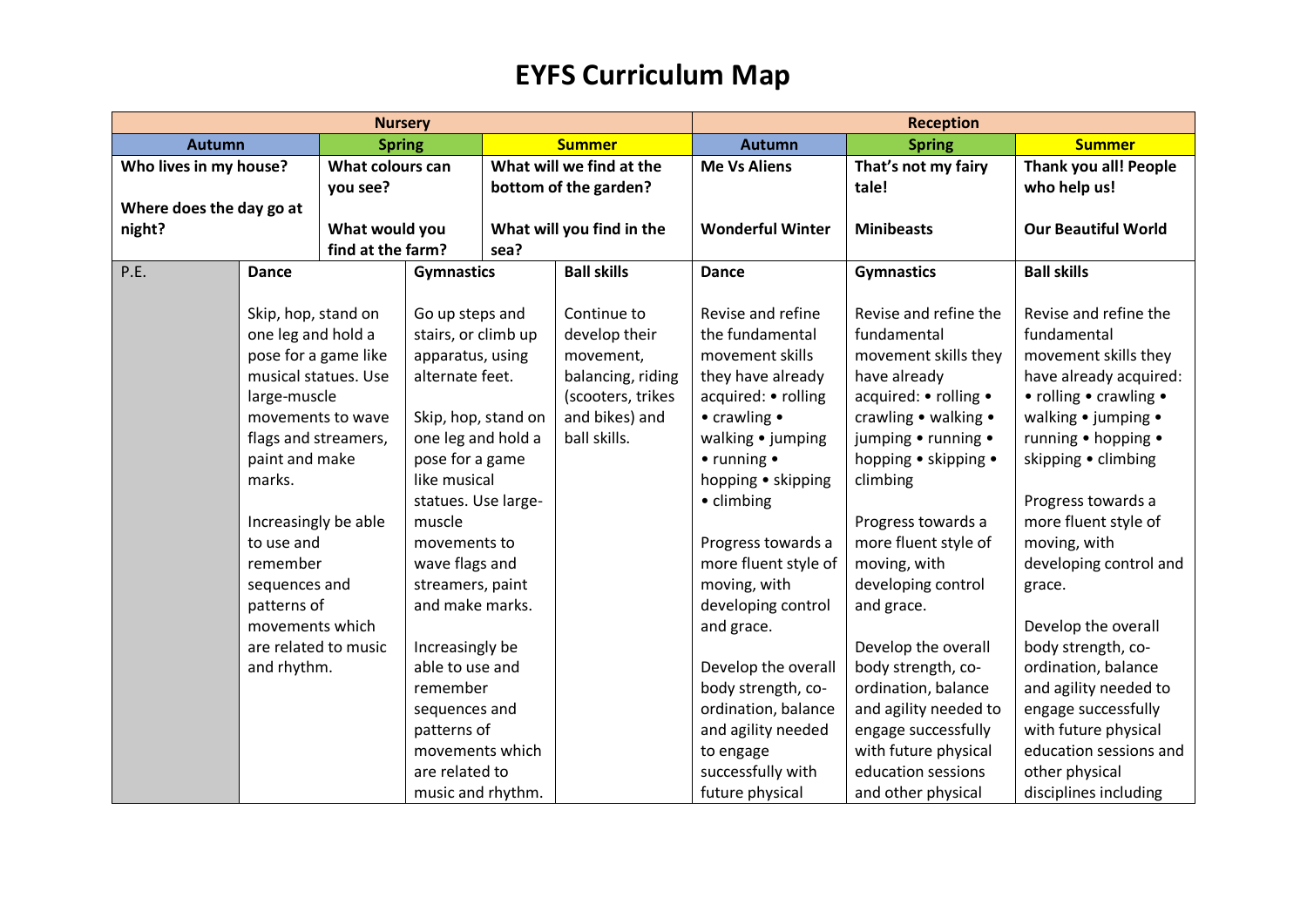| <b>SCARF</b> | relationships | safe                  |               | relationships                                                                                                                                                                                                                                                                                                          |                                                                                                                                                                                                                                                                     |                                                                                                                                                                                                                                                               |
|--------------|---------------|-----------------------|---------------|------------------------------------------------------------------------------------------------------------------------------------------------------------------------------------------------------------------------------------------------------------------------------------------------------------------------|---------------------------------------------------------------------------------------------------------------------------------------------------------------------------------------------------------------------------------------------------------------------|---------------------------------------------------------------------------------------------------------------------------------------------------------------------------------------------------------------------------------------------------------------|
| P.H.S.E.     | Me & my       | <b>Keeping myself</b> | Being my best | agility.<br>Me & my                                                                                                                                                                                                                                                                                                    | <b>Keeping myself safe</b>                                                                                                                                                                                                                                          | Being my best                                                                                                                                                                                                                                                 |
|              |               |                       |               | including dance,<br>gymnastics, sport<br>and swimming.<br>Combine different<br>movements with<br>ease and fluency.<br>Confidently and<br>safely use a range<br>of large and small<br>apparatus indoors<br>and outside, alone<br>and in a group.<br>Develop overall<br>body-strength,<br>balance, co-<br>ordination and | Combine different<br>movements with<br>ease and fluency.<br>Confidently and<br>safely use a range of<br>large and small<br>apparatus indoors<br>and outside, alone<br>and in a group.<br>Develop overall body-<br>strength, balance, co-<br>ordination and agility. | Further develop and<br>refine a range of ball<br>skills including:<br>throwing, catching,<br>kicking, passing,<br>batting, and aiming.<br>Develop confidence,<br>competence, precision<br>and accuracy when<br>engaging in activities<br>that involve a ball. |
|              |               |                       |               | education sessions<br>and other physical<br>disciplines                                                                                                                                                                                                                                                                | disciplines including<br>dance, gymnastics,<br>sport and swimming.                                                                                                                                                                                                  | dance, gymnastics,<br>sport and swimming.                                                                                                                                                                                                                     |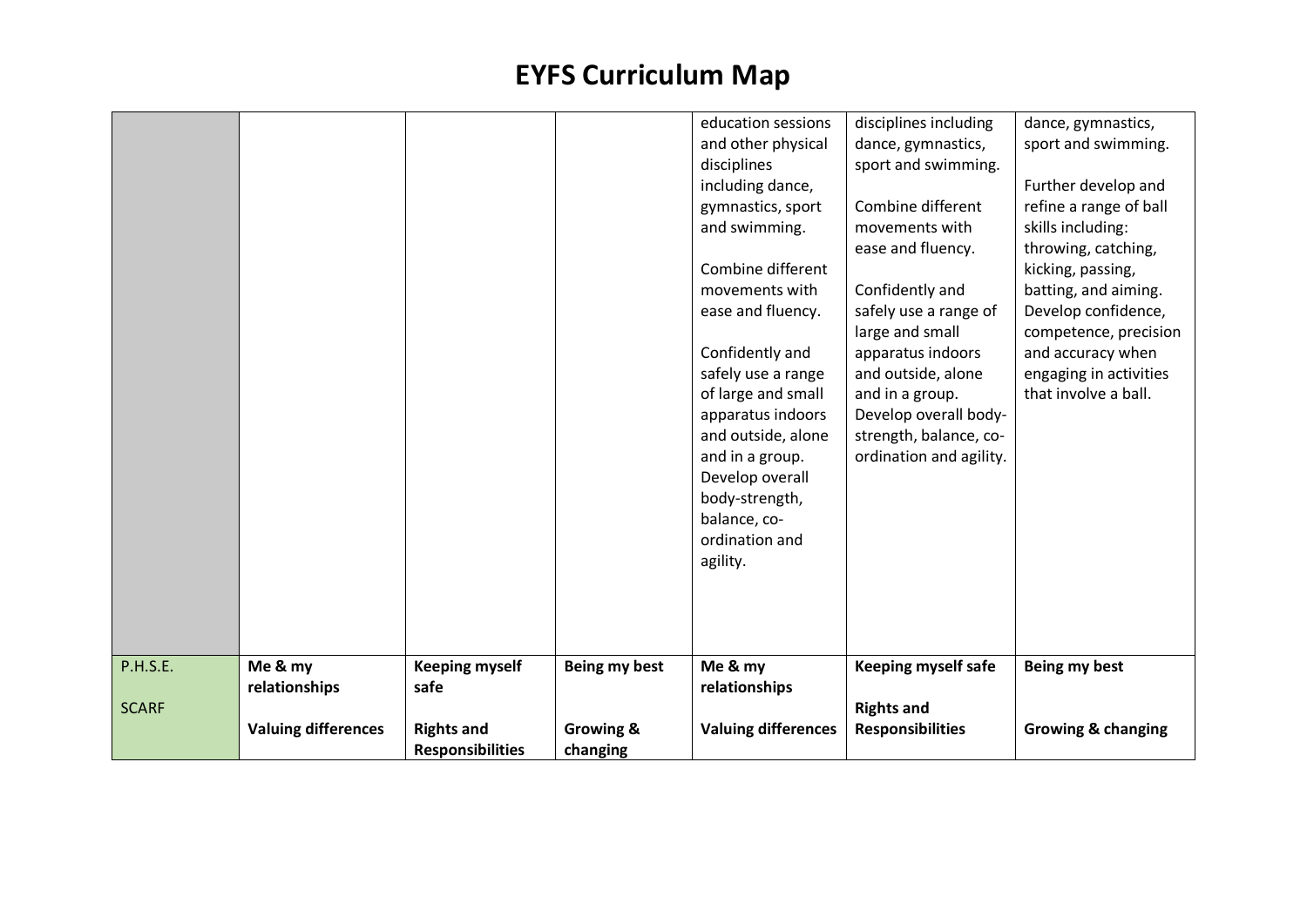| R.E.                                 | I am special<br>Harvest<br>Christmas<br>Diwali (Sikh and<br>Hindu) Advent                                                                                                                                                                                                                                                                                                                                                                                                                                                                                                                                                                   | Friendship<br>Mahayana New<br>Year (Buddhist)<br>Purim (Judaism)<br>Easter | <b>Stories Jesus</b><br>heard (Noah,<br>Jonah, Moses<br>and Daniel)<br>Stories Jesus told<br>Ramadan (Islam) | Creation<br>Sukkot<br>Harvest<br>Diwali (Sikh and<br>Hindu)<br>Hannukah<br>(Judaism)                                                            | Special times -<br>Weddings and multi-<br>faith links.<br>Pentecost (Judaism)<br>Holi (Hindu)<br>Easter                                                                                                                                                                                                                                                                                                                                                                       | <b>Special Places</b><br>Prayer (multi-faith)<br>Eid (Islam)<br>Wesak (Buddhist) |
|--------------------------------------|---------------------------------------------------------------------------------------------------------------------------------------------------------------------------------------------------------------------------------------------------------------------------------------------------------------------------------------------------------------------------------------------------------------------------------------------------------------------------------------------------------------------------------------------------------------------------------------------------------------------------------------------|----------------------------------------------------------------------------|--------------------------------------------------------------------------------------------------------------|-------------------------------------------------------------------------------------------------------------------------------------------------|-------------------------------------------------------------------------------------------------------------------------------------------------------------------------------------------------------------------------------------------------------------------------------------------------------------------------------------------------------------------------------------------------------------------------------------------------------------------------------|----------------------------------------------------------------------------------|
|                                      |                                                                                                                                                                                                                                                                                                                                                                                                                                                                                                                                                                                                                                             |                                                                            | Special places<br>Prayer<br>Eid (Islam)<br>Vaisakhi (Sikh<br>and Hindu)                                      | Advent<br><b>Special People</b>                                                                                                                 | Stories Jesus heard<br>(Joshua, Joseph and<br>Ruth)<br>Stories Jesus told<br>(parables)                                                                                                                                                                                                                                                                                                                                                                                       |                                                                                  |
| <b>Expressive arts</b><br>and design | Take part in simple pretend play, using an object to represent<br>something else even though they are not similar.<br>Begin to develop complex stories using small world equipment<br>like animal sets, dolls and dolls houses, etc.<br>Make imaginative and complex 'small worlds' with blocks and<br>construction kits, such as a city with different buildings and a<br>park.<br>Explore different materials freely, to develop their ideas about<br>how to use them and what to make.<br>Develop their own ideas and then decide which materials to<br>use to express them.<br>Join different materials and explore different textures. |                                                                            |                                                                                                              | ideas and feelings.<br>feelings and responses.<br>feelings and responses.<br>following the melody.<br>Develop storylines in their pretend play. | Explore, use and refine a variety of artistic effects to express their<br>Return to and build on their previous learning, refining ideas and<br>developing their ability to represent them.<br>Create collaboratively, sharing ideas, resources and skills.<br>Listen attentively, move to and talk about music, expressing their<br>Watch and talk about dance and performance art, expressing their<br>Sing in a group or on their own, increasingly matching the pitch and |                                                                                  |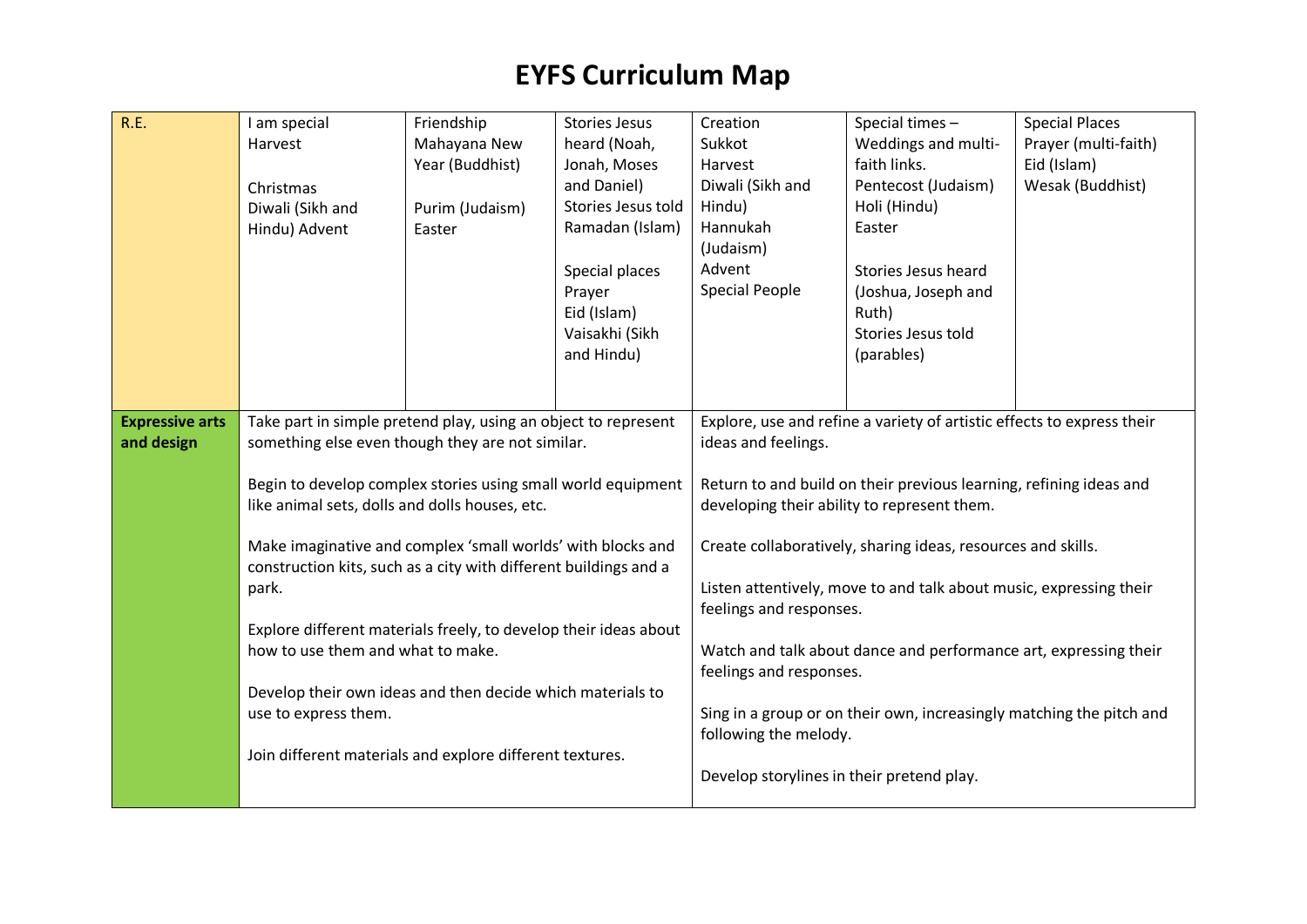| Create closed shapes with continuous lines and begin to use<br>these shapes to represent objects.               | Explore and engage in music making and dance, performing solo or in<br>groups. |
|-----------------------------------------------------------------------------------------------------------------|--------------------------------------------------------------------------------|
| Draw with increasing complexity and detail,<br>such as representing a face with a circle and including details. |                                                                                |
| Use drawing to represent ideas like movement or loud noises.                                                    |                                                                                |
| Show different emotions in their drawings and paintings, like<br>happiness, sadness, fear, etc.                 |                                                                                |
| Explore colour and colour mixing.                                                                               |                                                                                |
| Show different emotions in their drawings - happiness,<br>sadness, fear, etc.                                   |                                                                                |
| Listen with increased attention to sounds.                                                                      |                                                                                |
| Respond to what they have heard, expressing their thoughts<br>and feelings.                                     |                                                                                |
| Remember and sing entire songs.                                                                                 |                                                                                |
| Sing the pitch of a tone sung by another person ('pitch<br>match').                                             |                                                                                |
| Sing the melodic shape (moving melody, such as up and down,<br>down and up) of familiar songs.                  |                                                                                |
| Create their own songs or improvise a song around one they<br>know.                                             |                                                                                |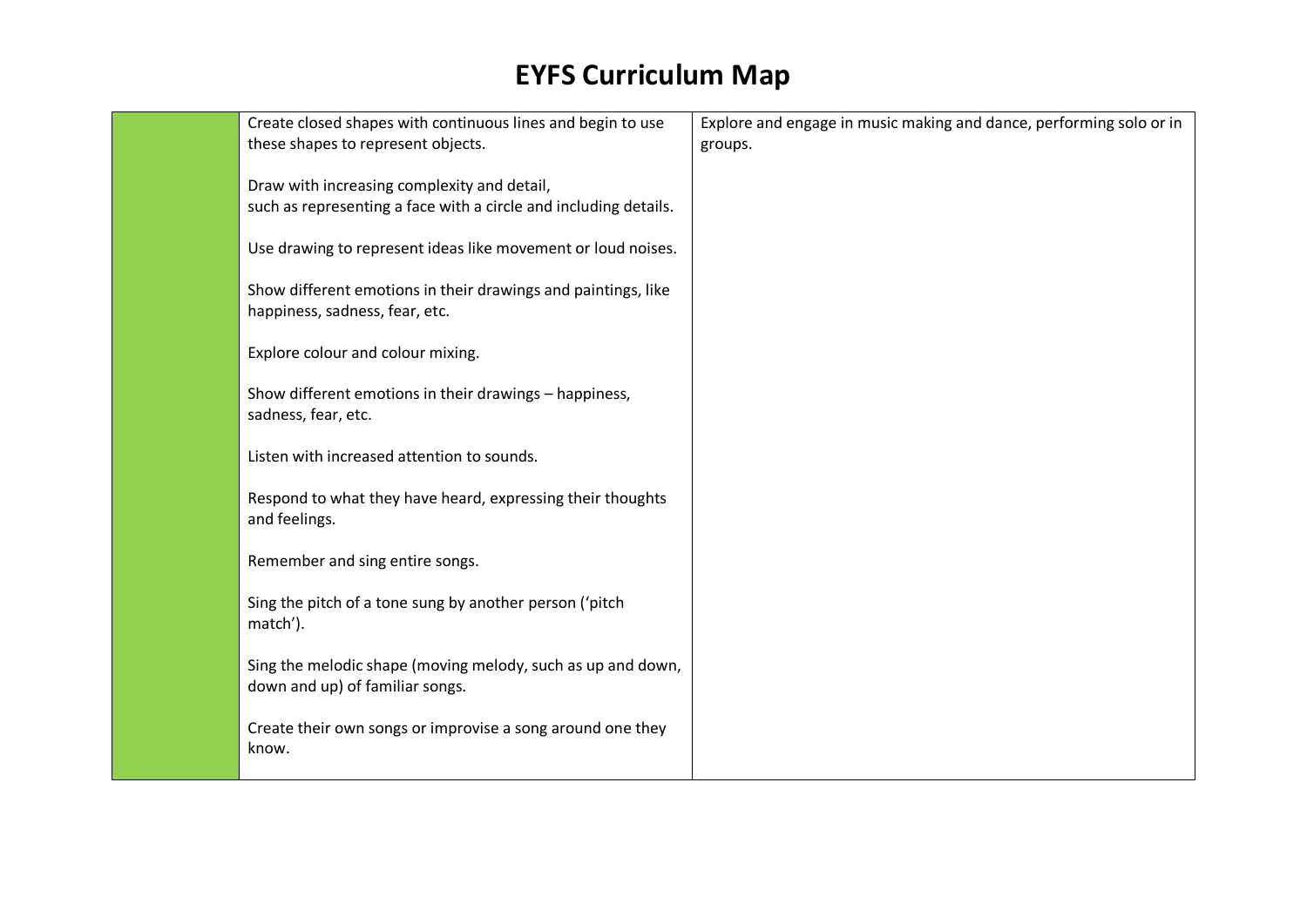| Play instruments with increasing control to express their |  |
|-----------------------------------------------------------|--|
| teelings and ideas.                                       |  |
|                                                           |  |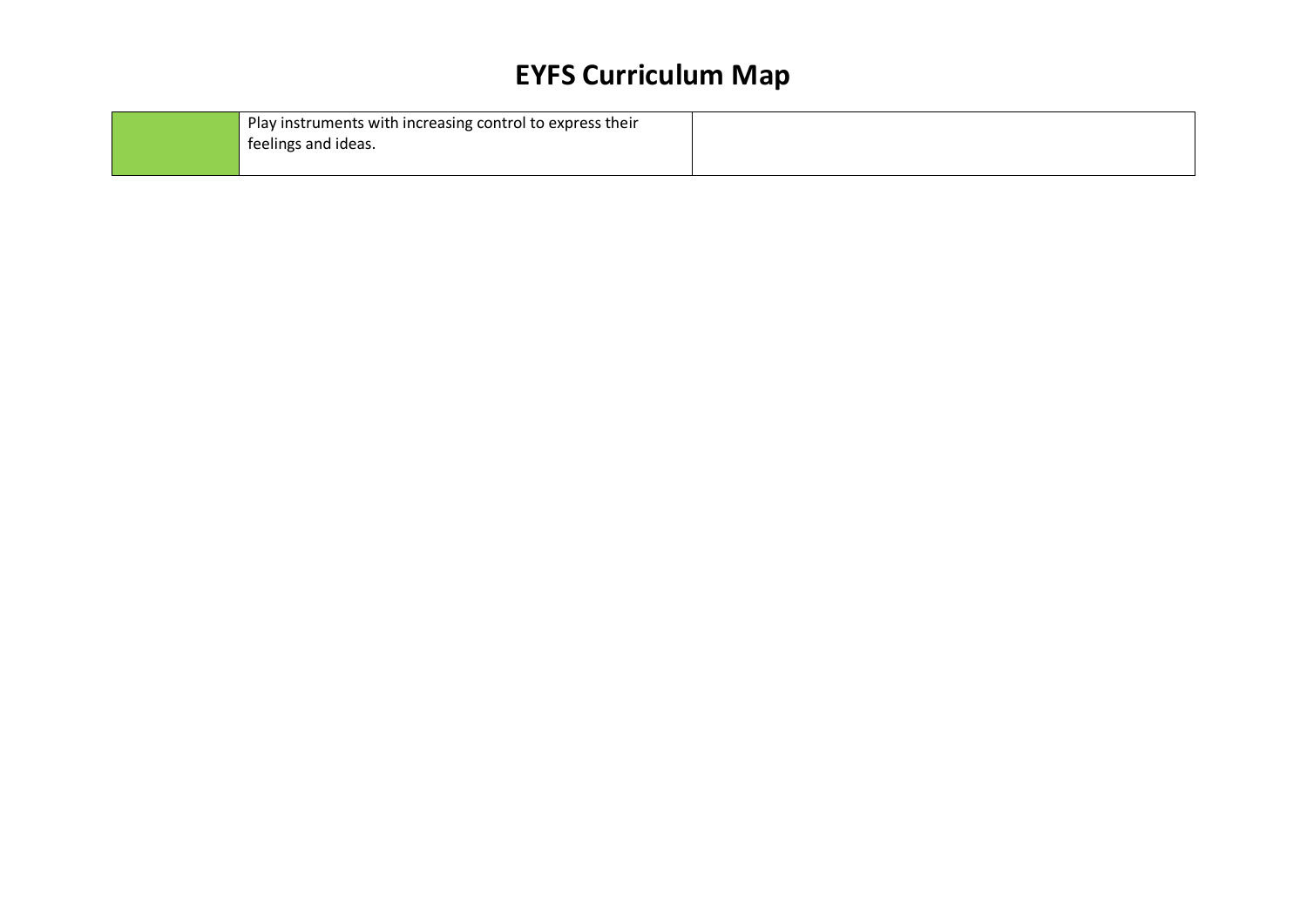| <b>Understanding</b> | Use all their senses in hands-on exploration of natural                                                                            | Talk about members of their immediate family and community.                                              |
|----------------------|------------------------------------------------------------------------------------------------------------------------------------|----------------------------------------------------------------------------------------------------------|
| the world            | materials.                                                                                                                         | Name and describe people who are familiar to them.                                                       |
|                      | Explore collections of materials with similar and/or different<br>properties.                                                      | Comment on images of familiar situations in the past.                                                    |
|                      | Talk about what they see, using a wide vocabulary.                                                                                 | Compare and contrast characters from stories, including figures from<br>the past.                        |
|                      | Begin to make sense of their own life-story and family's<br>history.                                                               | Draw information from a simple map.                                                                      |
|                      | Show interest in different occupations.                                                                                            | Understand that some places are special to members of their<br>community.                                |
|                      | Explore how things work.                                                                                                           |                                                                                                          |
|                      | Plant seeds and care for growing plants.                                                                                           | Recognise that people have different beliefs and celebrate special<br>times in different ways.           |
|                      | Understand the key features of the life cycle of a plant and an<br>animal.                                                         | Recognise some similarities and differences between life in this<br>country and life in other countries. |
|                      | Begin to understand the need to respect and care for the<br>natural environment and all living things.                             | Explore the natural world around them.                                                                   |
|                      | Explore and talk about different forces they can feel.                                                                             | Describe what they see, hear and feel whilst outside.                                                    |
|                      | Talk about the differences between materials and changes<br>they notice.                                                           | Recognise some environments that are different from the one in<br>which they live.                       |
|                      | Continue developing positive attitudes about the differences<br>between people.                                                    | Understand the effect of changing seasons on the natural world<br>around them.                           |
|                      | Know that there are different countries in the world and talk<br>about the differences they have experienced or seen in<br>photos. |                                                                                                          |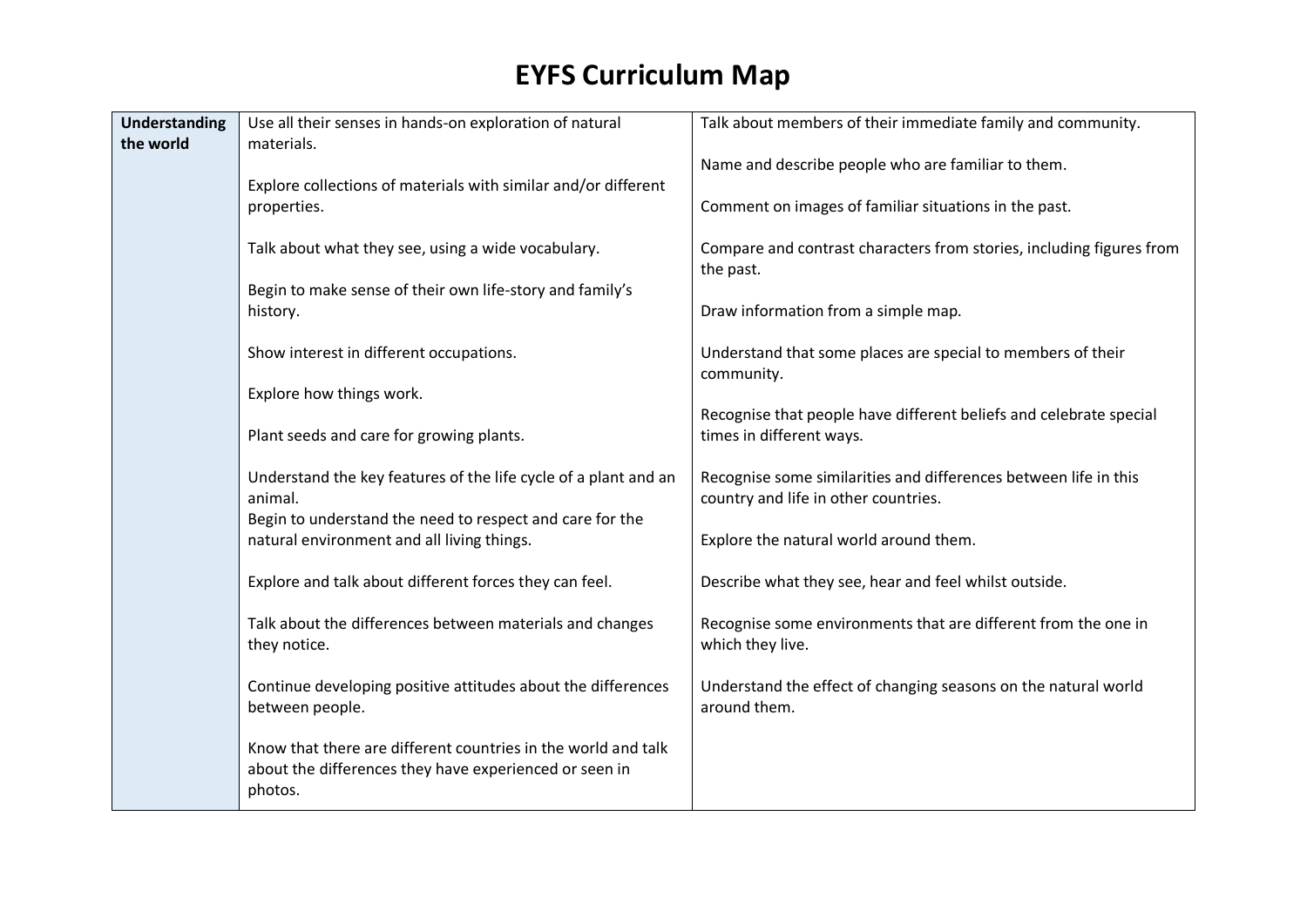| <b>Mathematics</b> | Develop fast recognition of up to 3 objects, without having to<br>count them individually ('subitising').               | Count objects, actions and sounds.                                                        |
|--------------------|-------------------------------------------------------------------------------------------------------------------------|-------------------------------------------------------------------------------------------|
|                    |                                                                                                                         | Subitise.                                                                                 |
|                    | Recite numbers past 5.                                                                                                  | Link the number symbol (numeral) with its cardinal number value.                          |
|                    | Say one number for each item in order: 1,2,3,4,5.                                                                       |                                                                                           |
|                    | Know that the last number reached when counting a small set                                                             | Count beyond ten.                                                                         |
|                    | of objects tells you how many there are in total ('cardinal<br>principle').                                             | Compare numbers.                                                                          |
|                    | Show 'finger numbers' up to 5. Link numerals and amounts:                                                               | Understand the 'one more than/one less than' relationship between<br>consecutive numbers. |
|                    | for example, showing the right number of objects to match<br>the numeral, up to 5.                                      | Explore the composition of numbers to 10.                                                 |
|                    | Experiment with their own symbols and marks as well as<br>numerals.                                                     | Automatically recall number bonds for numbers 0-5 and some to 10.                         |
|                    | Solve real world mathematical problems with numbers up to                                                               | Select, rotate and manipulate shapes to develop spatial reasoning<br>skills.              |
|                    | 5. Compare quantities using language: 'more than', 'fewer<br>than'.                                                     | Compose and decompose shapes so that children recognise a shape                           |
|                    | Talk about and explore 2D and 3D shapes (for example, circles,                                                          | can have other shapes within it, just as numbers can.                                     |
|                    | rectangles, triangles and cuboids) using informal and<br>mathematical language: 'sides', 'corners'; 'straight', 'flat', | Continue, copy and create repeating patterns.                                             |
|                    | 'round'.                                                                                                                | Compare length, weight and capacity.                                                      |
|                    | Understand position through words alone - for example, "The<br>bag is under the table," - with no pointing.             |                                                                                           |
|                    | Describe a familiar route.                                                                                              |                                                                                           |
|                    |                                                                                                                         |                                                                                           |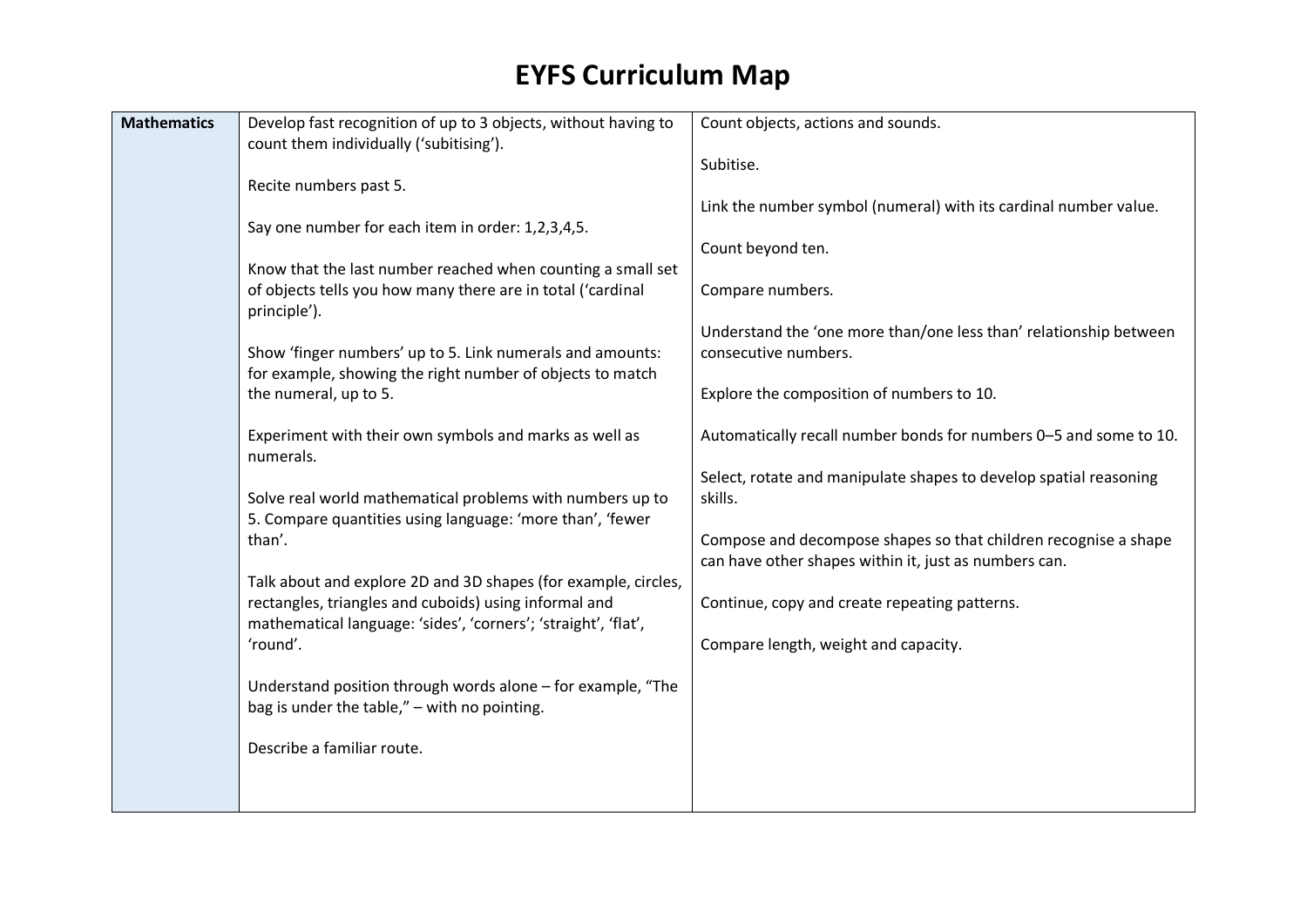Discuss routes and locations, using words like 'in front of' and 'behind'.

Select shapes appropriately: flat surfaces for building, a triangular prism for a roof, etc. Combine shapes to make new ones – an arch, a bigger triangle, etc.

Make comparisons between objects relating to size, length, weight and capacity.

Talk about and identify the patterns around them. For example: stripes on clothes, designs on rugs and wallpaper. Use informal language like 'pointy', 'spotty', 'blobs', etc.

Extend and create ABAB patterns – stick, leaf, stick, leaf.

Notice and correct an error in a repeating pattern. Begin to describe a sequence of events, real or fictional, using words such as 'first', 'then...'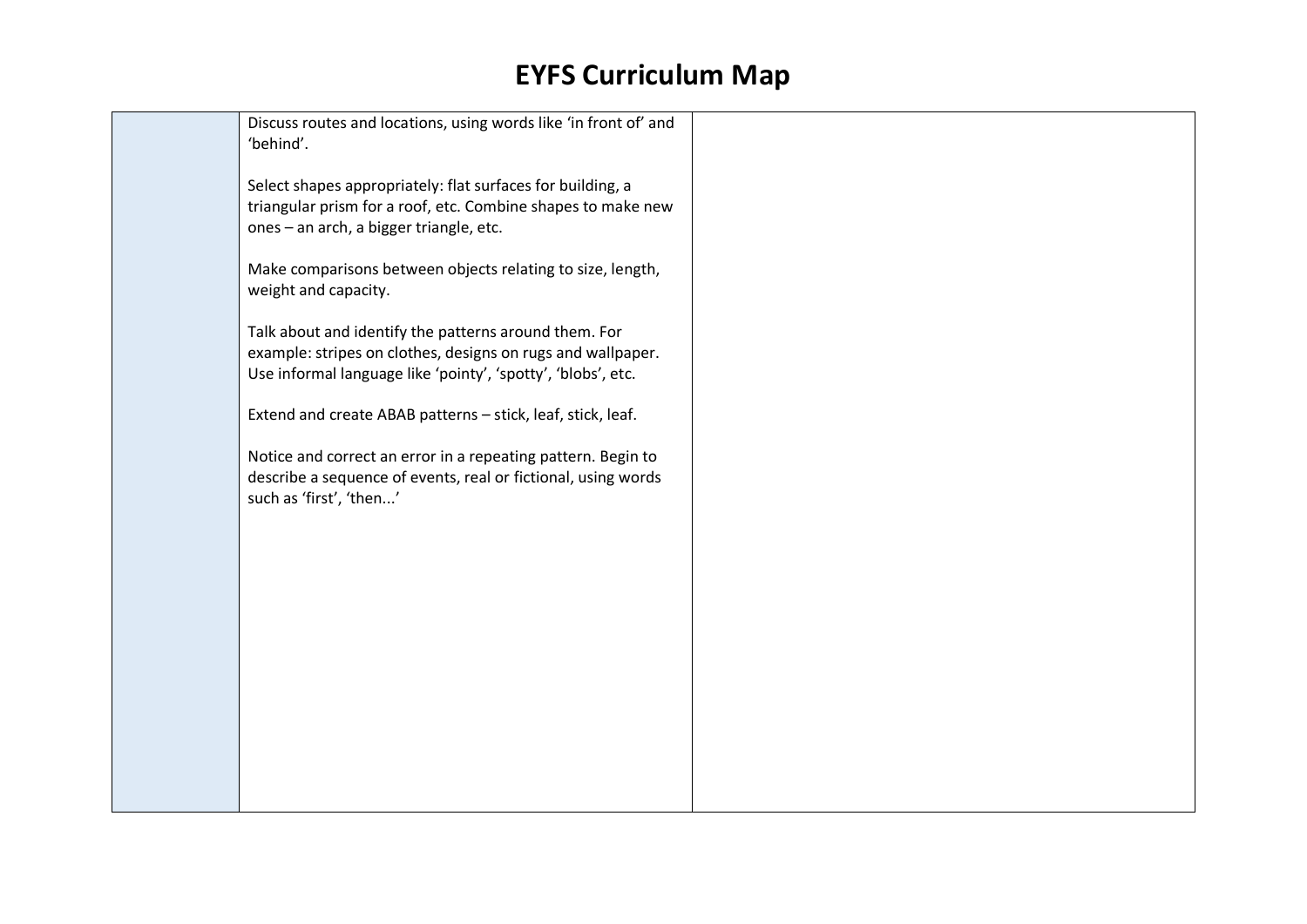|                 | Understand the five key concepts about print: • print has      |                                                                       |
|-----------------|----------------------------------------------------------------|-----------------------------------------------------------------------|
| <b>Literacy</b> | meaning • print can have different purposes • we read English  | Read individual letters by saying the sounds for them.                |
|                 | text from left to right and from top to bottom . the names of  |                                                                       |
|                 | the different parts of a book • page sequencing                | Blend sounds into words, so that they can read short words made up    |
|                 |                                                                | of known letter-sound correspondences.                                |
|                 | Develop their phonological awareness, so that they can: • spot |                                                                       |
|                 | and suggest rhymes • count or clap syllables in a word •       | Read some letter groups that each represent one sound and say         |
|                 | recognise words with the same initial sound, such as money     | sounds for them.                                                      |
|                 | and mother                                                     |                                                                       |
|                 |                                                                | Read a few common exception words matched to the school's phonic      |
|                 | Engage in extended conversations about stories, learning new   | programme.                                                            |
|                 | vocabulary.                                                    |                                                                       |
|                 |                                                                | Read simple phrases and sentences made up of words with known         |
|                 | Use some of their print and letter knowledge in their early    | letter-sound correspondences and, where necessary, a few exception    |
|                 | writing. For example: writing a pretend shopping list that     | words.                                                                |
|                 | starts at the top of the page; writing 'm' for mummy. Write    |                                                                       |
|                 | some or all of their name.                                     | Re-read these books to build up their confidence in word reading,     |
|                 |                                                                | their fluency and their understanding and enjoyment.                  |
|                 | Write some letters accurately.                                 |                                                                       |
|                 |                                                                | Form lower-case and capital letters correctly.                        |
|                 |                                                                | Spell words by identifying the sounds and then writing the sound with |
|                 |                                                                | letter/s.                                                             |
|                 |                                                                |                                                                       |
|                 |                                                                | Write short sentences with words with known sound-letter              |
|                 |                                                                | correspondences using a capital letter and full stop.                 |
|                 |                                                                |                                                                       |
|                 |                                                                | Re-read what they have written to check that it makes sense.          |
|                 |                                                                |                                                                       |
|                 |                                                                |                                                                       |
|                 |                                                                |                                                                       |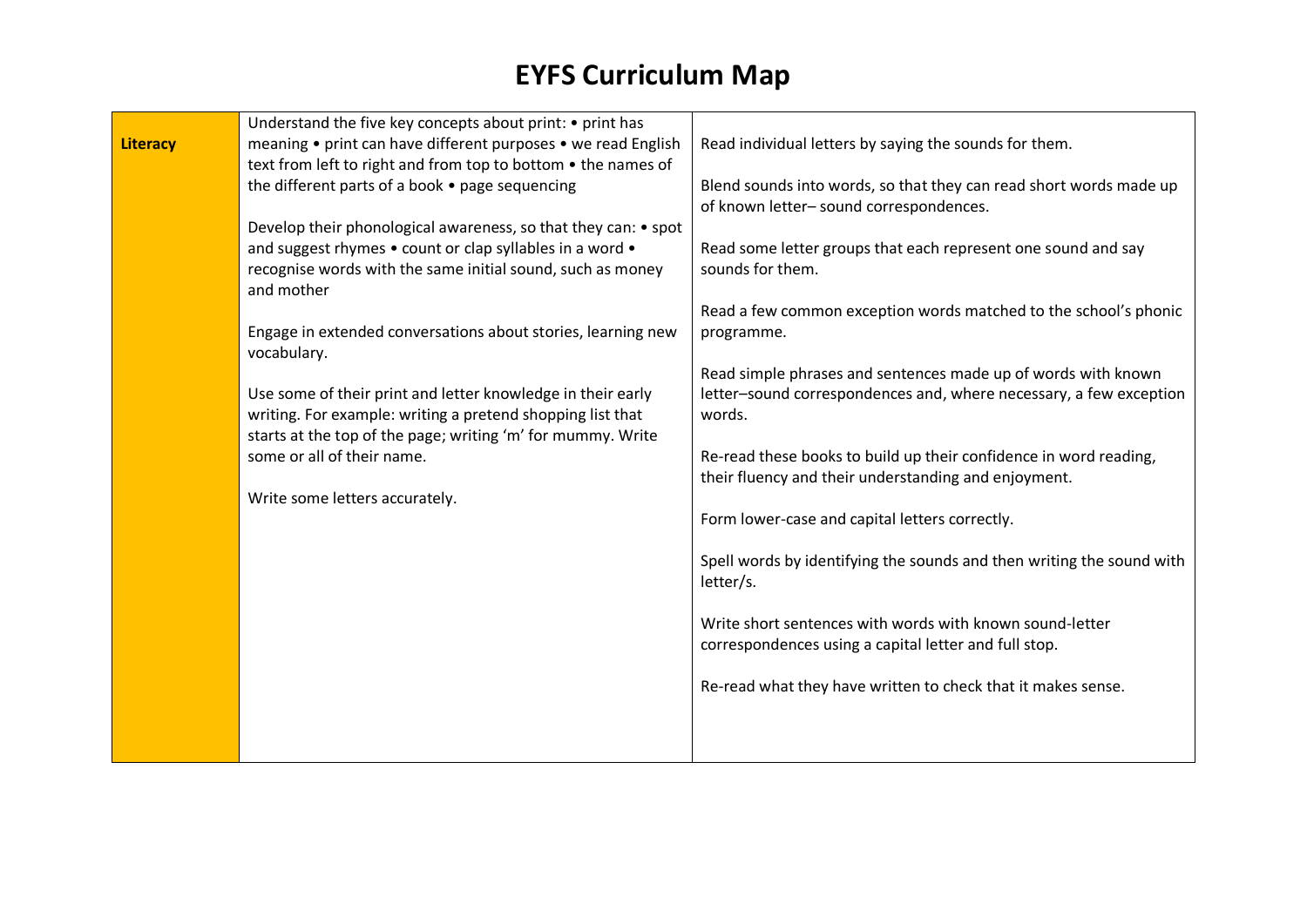| Physical    | Continue to develop their movement, balancing, riding             | Revise and refine the fundamental movement skills they have already                                                                         |
|-------------|-------------------------------------------------------------------|---------------------------------------------------------------------------------------------------------------------------------------------|
| Development | (scooters, trikes and bikes) and ball skills.                     | acquired: • rolling • crawling • walking • jumping • running • hopping                                                                      |
|             |                                                                   | • skipping • climbing                                                                                                                       |
|             | Go up steps and stairs, or climb up apparatus, using alternate    |                                                                                                                                             |
|             | feet.                                                             | Progress towards a more fluent style of moving, with developing                                                                             |
|             |                                                                   | control and grace.                                                                                                                          |
|             | Skip, hop, stand on one leg and hold a pose for a game like       |                                                                                                                                             |
|             | musical statues. Use large-muscle movements to wave flags         | Develop the overall body strength, co-ordination, balance and agility                                                                       |
|             | and streamers, paint and make marks.                              | needed to engage successfully with future physical education<br>sessions and other physical disciplines including dance, gymnastics,        |
|             | Start taking part in some group activities which they make up     | sport and swimming.                                                                                                                         |
|             | for themselves, or in teams. Increasingly be able to use and      |                                                                                                                                             |
|             | remember sequences and patterns of movements which                | Develop their small motor skills so that they can use a range of tools                                                                      |
|             | are related to music and rhythm.                                  | competently, safely and confidently. Suggested tools: pencils for                                                                           |
|             |                                                                   | drawing and writing, paintbrushes, scissors, knives, forks and spoons.                                                                      |
|             | Match their developing physical skills to tasks and activities in | Use their core muscle strength to achieve a good posture when                                                                               |
|             | the setting. For example, they decide whether to crawl, walk      | sitting at a table or sitting on the floor.                                                                                                 |
|             | or run across a plank, depending on its length and width.         |                                                                                                                                             |
|             |                                                                   | Combine different movements with ease and fluency.                                                                                          |
|             | Choose the right resources to carry out their own plan. For       | Confidently and safely use a range of large and small apparatus                                                                             |
|             | example, choosing a spade to enlarge a small hole they dug        | indoors and outside, alone and in a group. Develop overall body-                                                                            |
|             | with a trowel. Collaborate with others to manage large items,     | strength, balance, co-ordination and agility.                                                                                               |
|             | such as moving a long plank safely, carrying large hollow         |                                                                                                                                             |
|             | blocks.                                                           | Further develop and refine a range of ball skills including: throwing,                                                                      |
|             | Use one-handed tools and equipment, for example, making           | catching, kicking, passing, batting, and aiming. Develop confidence,<br>competence, precision and accuracy when engaging in activities that |
|             | snips in paper with scissors. Use a comfortable grip with good    | involve a ball.                                                                                                                             |
|             | control when holding pens and pencils. Show a preference for      |                                                                                                                                             |
|             | a dominant hand.                                                  | Develop the foundations of a handwriting style which is fast, accurate                                                                      |
|             |                                                                   | and efficient.                                                                                                                              |
|             | Be increasingly independent as they get dressed and               |                                                                                                                                             |
|             | undressed, for example, putting coats on and doing up zips.       | Further develop the skills they need to manage the school day                                                                               |
|             |                                                                   | successfully: • lining up and queuing • mealtimes                                                                                           |
|             |                                                                   |                                                                                                                                             |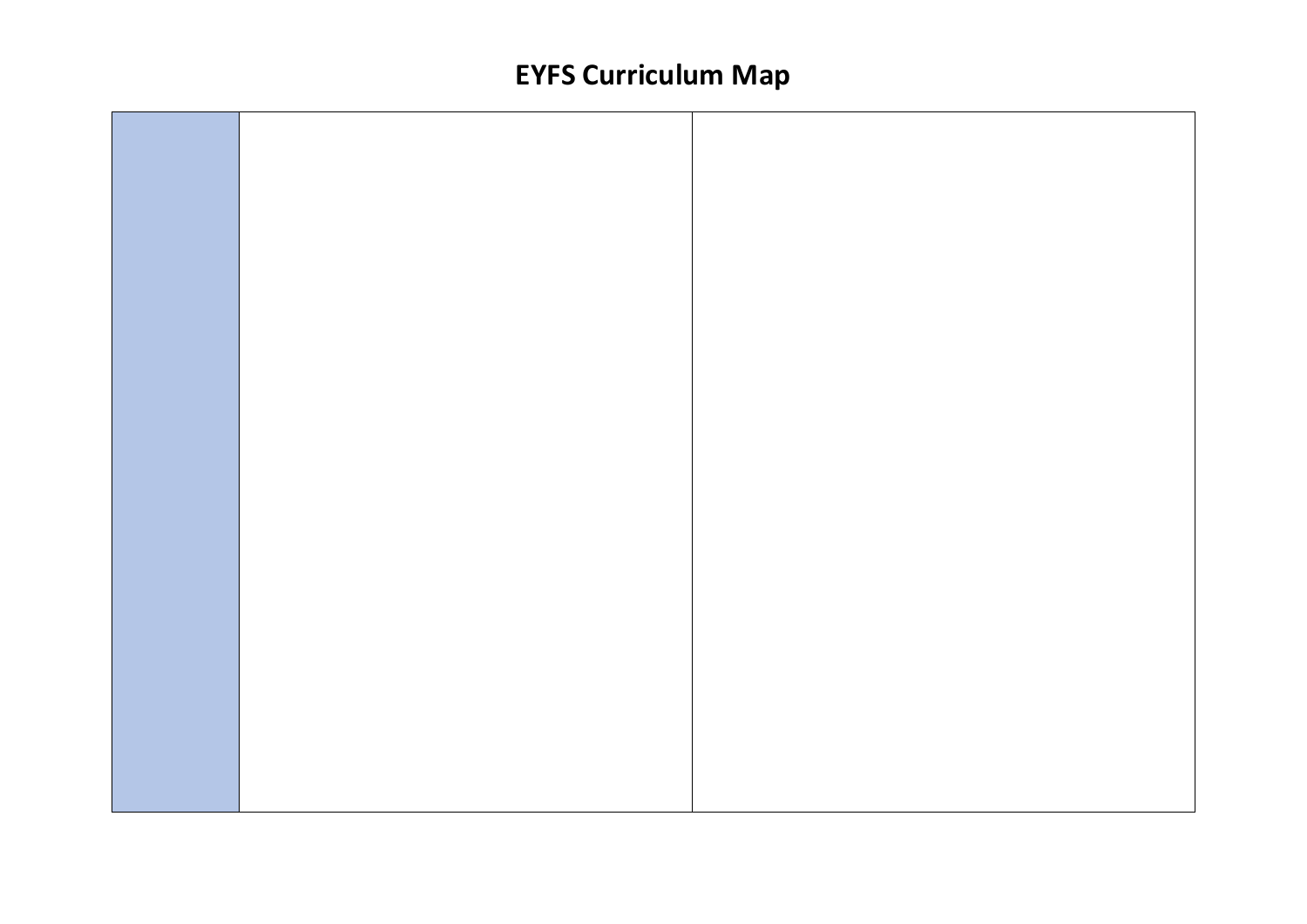| Communication | Enjoy listening to longer stories and can remember much of                                                                                                                         | Understand how to listen carefully and why listening is important.                                                                       |
|---------------|------------------------------------------------------------------------------------------------------------------------------------------------------------------------------------|------------------------------------------------------------------------------------------------------------------------------------------|
| & Language    | what happens.                                                                                                                                                                      | Learn new vocabulary.                                                                                                                    |
|               | Pay attention to more than one thing at a time, which can be<br>difficult.                                                                                                         | Use new vocabulary through the day.                                                                                                      |
|               | Use a wider range of vocabulary. Understand a question or<br>instruction that has two parts, such as: "Get your coat and<br>wait at the door".                                     | Ask questions to find out more and to check they understand what<br>has been said to them.                                               |
|               |                                                                                                                                                                                    | Articulate their ideas and thoughts in well-formed sentences.                                                                            |
|               | Understand 'why' questions, like: "Why do you think the<br>caterpillar got so fat?"                                                                                                | Connect one idea or action to another using a range of connectives.                                                                      |
|               | Sing a large repertoire of songs.                                                                                                                                                  | Describe events in some detail.                                                                                                          |
|               | Know many rhymes, be able to talk about familiar books, and<br>be able to tell a long story.                                                                                       | Use talk to help work out problems and organise thinking and<br>activities, and to explain how things work and why they might<br>happen. |
|               | Develop their communication but may continue to have<br>problems with irregular tenses and plurals, such as 'runned'<br>for 'ran', 'swimmed' for 'swam'.                           | Develop social phrases.                                                                                                                  |
|               |                                                                                                                                                                                    | Engage in story times.                                                                                                                   |
|               | Develop their pronunciation but may have problems saying: •<br>some sounds: r, j, th, ch, and sh . multi-syllabic words such as<br>'pterodactyl', 'planetarium' or 'hippopotamus'. | Listen to and talk about stories to build familiarity and understanding.                                                                 |
|               | Use longer sentences of four to six words.                                                                                                                                         | Retell the story, once they have developed a deep familiarity with the<br>text, some as exact repetition and some in their own words.    |
|               | Be able to express a point of view and to debate when they<br>disagree with an adult or a friend, using words as well as                                                           | Use new vocabulary in different contexts.                                                                                                |
|               | actions.<br>Start a conversation with an adult or a friend and continue it                                                                                                         | Listen carefully to rhymes and songs, paying attention to how they<br>sound.                                                             |
|               | for many turns.                                                                                                                                                                    |                                                                                                                                          |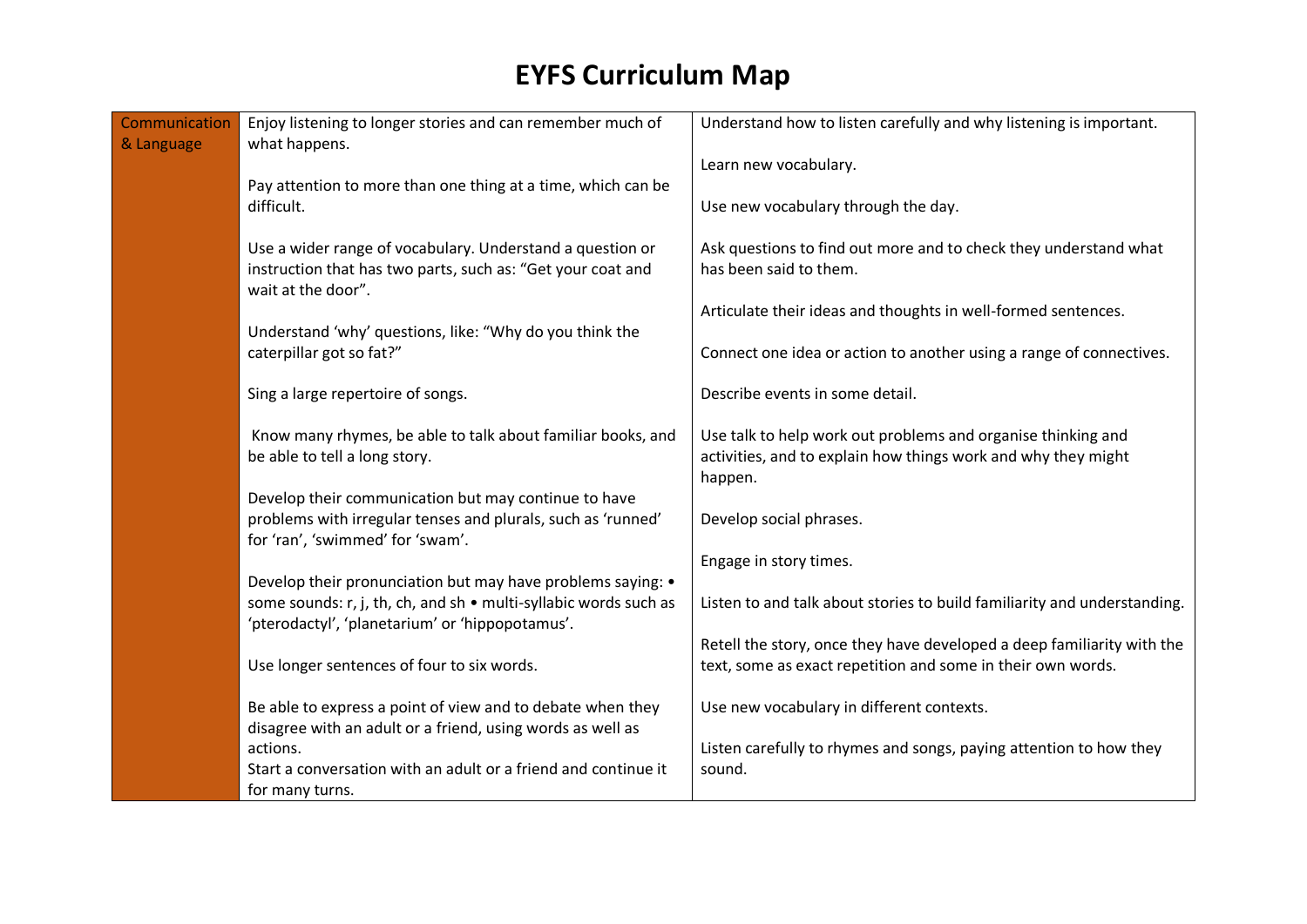|                                                | Use talk to organise themselves and their play: "Let's go on a<br>bus you sit there I'll be the driver."                                                     | Learn rhymes, poems and songs.<br>Engage in non-fiction books.<br>Listen to and talk about selected non-fiction to develop a deep<br>familiarity with new knowledge and vocabulary.                                                                          |
|------------------------------------------------|--------------------------------------------------------------------------------------------------------------------------------------------------------------|--------------------------------------------------------------------------------------------------------------------------------------------------------------------------------------------------------------------------------------------------------------|
| Personal, Social<br>& Emotional<br>Development | Select and use activities and resources, with help when<br>needed. This helps them to achieve a goal they have chosen,<br>or one which is suggested to them. | See themselves as a valuable individual.<br>Build constructive and respectful relationships.                                                                                                                                                                 |
|                                                | Develop their sense of responsibility and membership of a<br>community.                                                                                      | Express their feelings and consider the feelings of others.<br>Show resilience and perseverance in the face of challenge.                                                                                                                                    |
|                                                | Become more outgoing with unfamiliar people, in the safe<br>context of their setting.                                                                        | Identify and moderate their own feelings socially and emotionally.                                                                                                                                                                                           |
|                                                | Show more confidence in new social situations.                                                                                                               | Think about the perspectives of others.                                                                                                                                                                                                                      |
|                                                | Play with one or more other children, extending<br>and elaborating play ideas.                                                                               | Manage their own needs. • Personal hygiene                                                                                                                                                                                                                   |
|                                                | Find solutions to conflicts and rivalries. For example, accepting<br>that not everyone can be Spider-Man in the game, and<br>suggesting other ideas.         | Know and talk about the different factors that support their overall<br>health and wellbeing: • regular physical activity • healthy eating •<br>toothbrushing • sensible amounts of 'screen time' • having a good<br>sleep routine • being a safe pedestrian |
|                                                | Increasingly follow rules, understanding why they are<br>important.                                                                                          |                                                                                                                                                                                                                                                              |
|                                                | Remember rules without needing an adult to remind them.                                                                                                      |                                                                                                                                                                                                                                                              |
|                                                | Develop appropriate ways of being assertive.                                                                                                                 |                                                                                                                                                                                                                                                              |